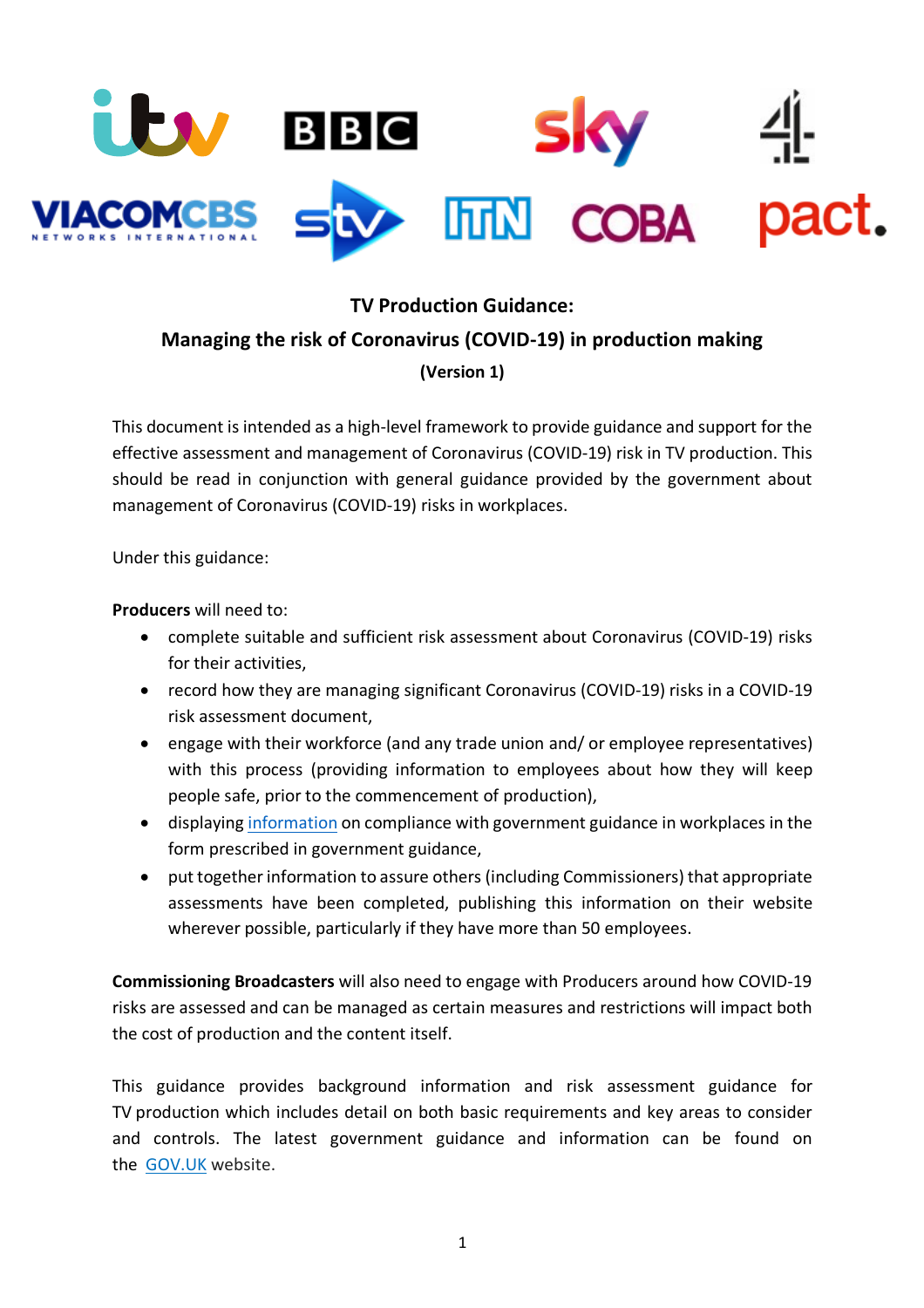COVID-19 is a health and safety risk that should be considered within the overall responsibility structure which ensures appropriate standards of health and safety are achieved and maintained throughout the production process.

This guidance covers the broad range and scale of all TV programme making in every genre for TV. Specific information and guidance on managing the risks associated with film and highend TV drama productions can be found in the British Film Commission (BFC) guidance which should be also be considered for productions within that genre.

This guidance has been produced through a collaboration of cross industry experts in this area along with external expertise provided by Dr Paul Litchfield CBE and Mary Lawrence, Partner, Osborne Clarke LLP.

## **Background**

These are exceptional circumstances and the industry should comply with the latest Government advice on Coronavirus (COVID-19) at all times.

These guidelines are based on the practical application, within a TV production setting, of the latest Public Health England (PHE) guidance; other restrictions may apply in Scotland, Wales, Northern Ireland, the Channel Islands and the Isle of Man. The HSE will consider PHE guidance in connection with the management of workplace risks in the enforcement of relevant Health and Safety regulations.

These guidelines would be the starting point for any productions undertaken by UK based production companies, but clearly in each individual case the production company would need to be cognisant of any nation specific restrictions.

### **Can we still produce TV in the UK?**

TV production activity is not specifically required to stop and neither is its operation restricted by law under the applicable Coronavirus legislation, The Coronavirus Act 2020 (other than in relation to any workplace canteen). Restrictions that are applicable are those that require people to stay at home and only leave for a number of stipulated reasons, one of which is work (but only if it cannot be done from home). It should be noted that 'work' may not include individuals involved in production making who might not be considered to be working (e.g. game show contestants, unpaid contributors, etc) you should seek appropriate advice on interpretation of this specific legal requirement if these people are key to your content. The restrictions limit gatherings of more than 2 people in a public place. There is an exception 'where the gathering is essential for work purposes'.

In many circumstances' TV production cannot be wholly achieved by people working from home and therefore the principles of health and safety legislation and risk assessment should be applied to manage the Coronavirus (COVID-19) risk, taking the PHE guidance into account when doing so.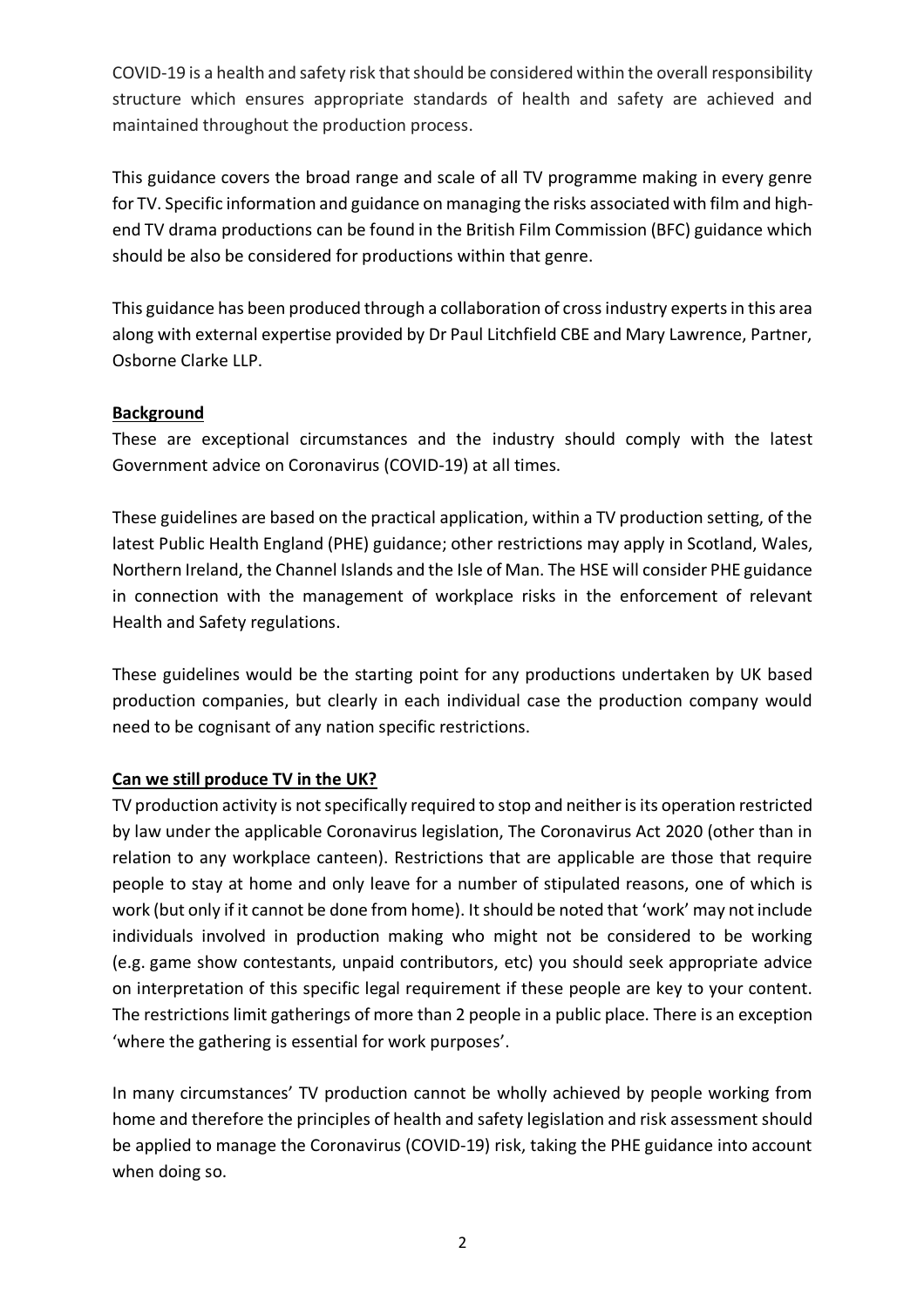Planning for the management of the Coronavirus (COVID-19) risk should be done in close collaboration with your commissioning network. If you engage third parties to provide the production with key services or equipment you should review their risk management plans for Coronavirus (COVID-19) as part of your own planning where they could impact the overall risk on your production and/or you are reliant upon them for the provision of people, products or services that are key to your production or specifically they could impact your Coronavirus (COVID-19) risk management plan.

In certain circumstances workplace COVID-19 infections are reportable under RIDDOR https://www.hse.gov.uk/news/riddor-reporting-coronavirus.htm these requirements should be considered within production protocols.

In applying this guidance, employers should be mindful of the particular needs of different groups of workers or individuals. It is breaking the law to discriminate, directly or indirectly, against anyone because of a protected characteristic such as age, sex or disability. Employers also have particular responsibilities towards disabled workers and those who are new or expectant mothers.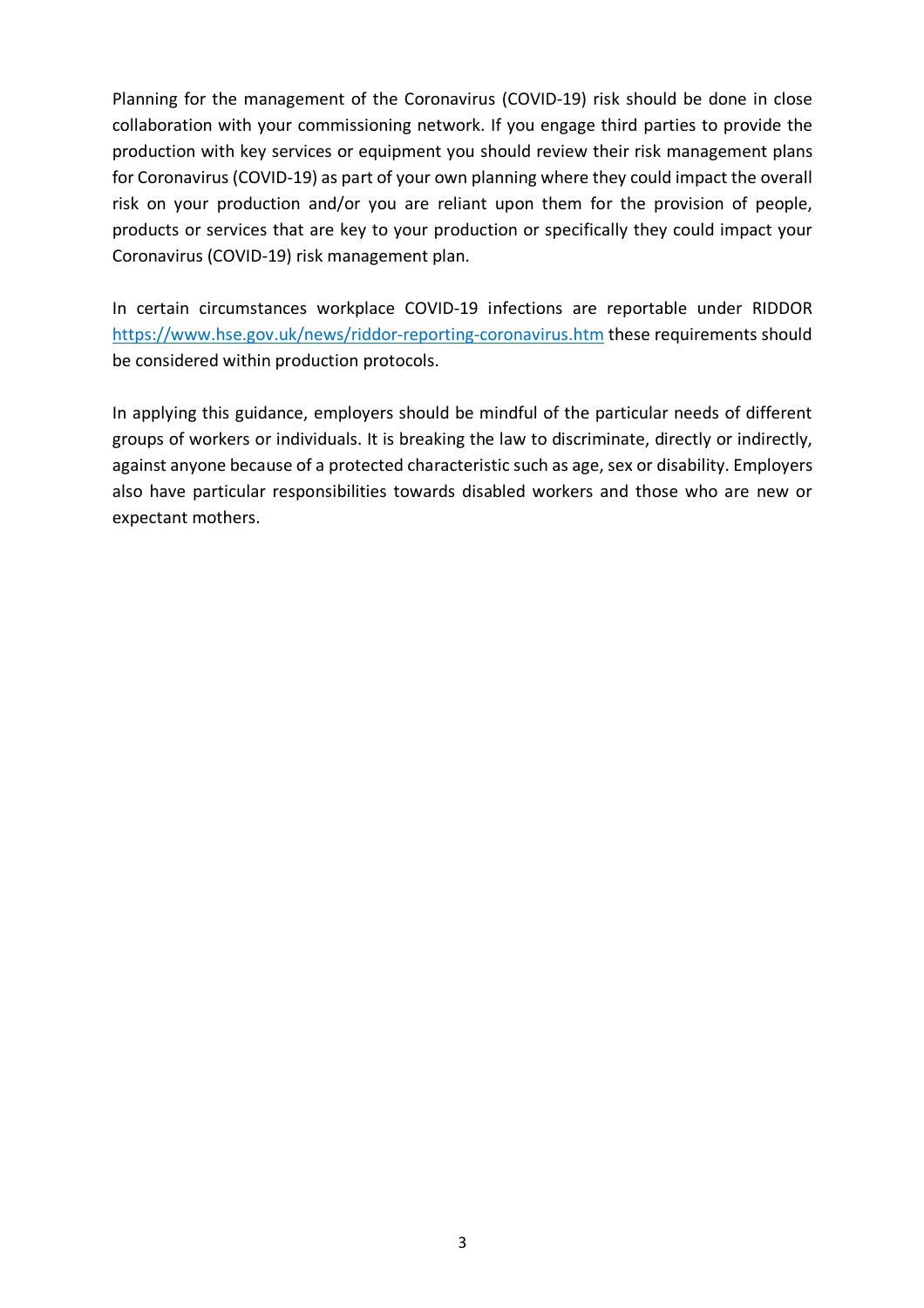## **Coronavirus (COVID-19) - Risk Assessment Guidance**

### **Basic requirements**

- **1. Specifically consider people at higher risk of harm**
- **2. Heighten precautions for everyone at work**
- **3. Reduce the number of people involved**
- **4. Consider editorial 'on camera' requirements**
- **5. Consider mental health and wellbeing**
- **6. Feedback loop**

## **1. Specifically consider people at higher risk of harm**

Coronavirus (COVID-19) is a disease which is more likely to lead to severe illness (and even death) in some groups of people. Those who fall into these vulnerable groups, or live in a household where people are in the clinically extremely vulnerable category should have their participation considered individually to determine whether it is appropriate for them to participate and, if so, what additional precautions should be applied.

You should introduce an appropriate way to identify anyone who is clinically extremely vulnerable or at increased risk as they are in a clinically vulnerable group from the illness. Those in the clinically extremely vulnerable category should remain in their homes and not be coming to a place of work. For anyone at increased risk who is unsure if they need to remain at home for health reasons, you should discuss their participation with them in the context of advice from their own health professionals and, if appropriate, any company medical advisor.

### **2. Heighten precautions for everyone at work**

It is essential that everyone involved with the production applies good practice in terms of social distancing and hand hygiene. Good practice is to: 'Wash your hands more often for 20 seconds. Use soap and water or a hand sanitiser when you: get home or into work, blow your nose, sneeze or cough, eat or handle food'.

Anyone with symptoms, or living with someone who has developed symptoms, must remain at home in accordance with current Government instructions. You should consider the best way to reinforce this message within your production. This may be in the form of selfdeclarations, daily or periodic checks or other ways deemed appropriate for your production. If the process introduced collects any personal data you must ensure this is in line with GDPR requirements.

If someone develops symptoms whilst at work they should go home immediately and inform their line manager. Avoid contact with people who have symptoms. If the person is then tested positive for COVID-19 it is important that those who have been in close contact with them in the workplace are informed in the most appropriate way possible and given appropriate advice (in most cases what to do if they become unwell or develop symptoms).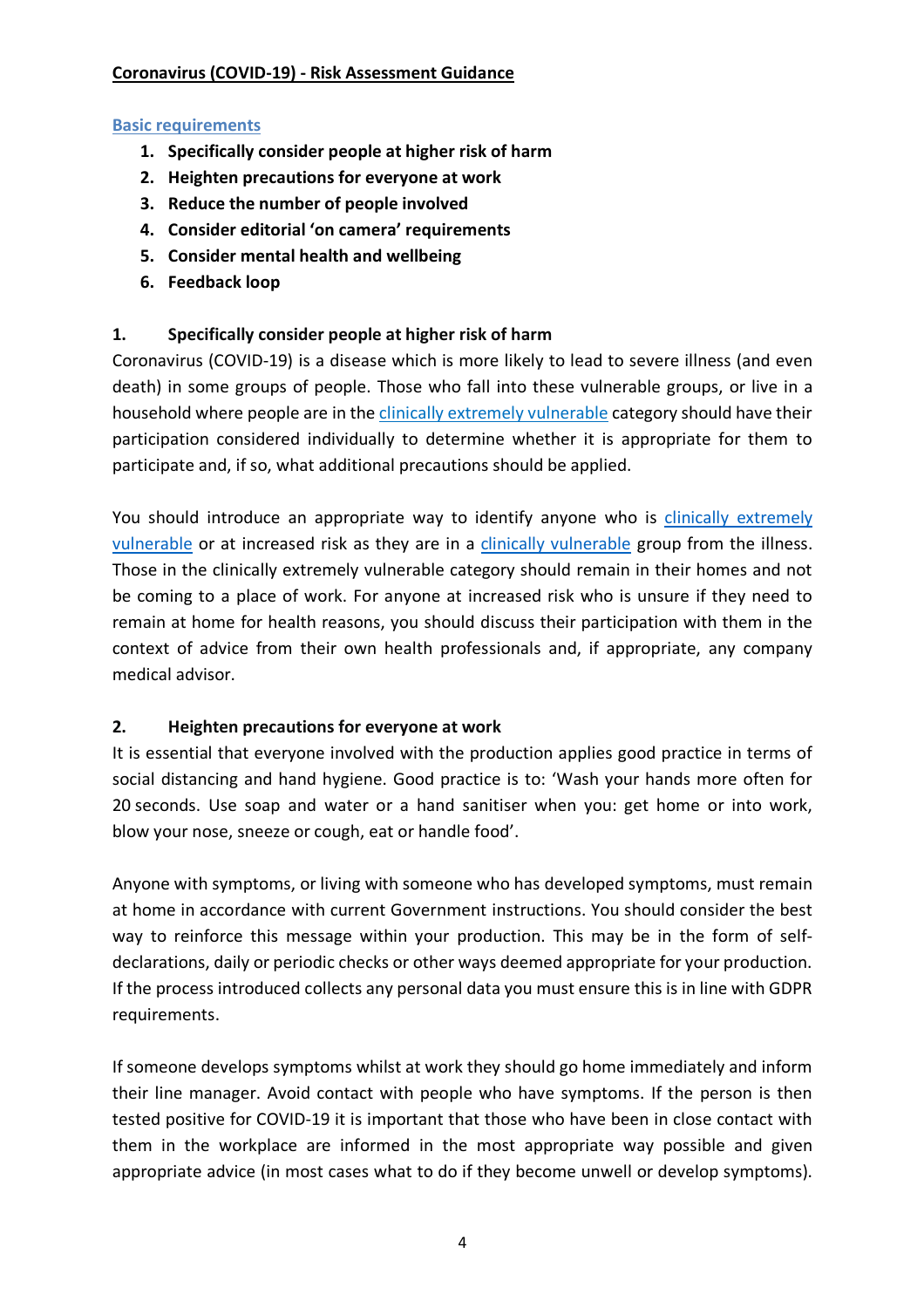This process must be completed taking due consideration of safeguarding appropriately personal data and information. Close contact can be defined as someone living in the same household, someone who had direct or physical contact with an infected person, or someone who has remained within two metres of the patient for longer than 15 minutes.

A raised temperature is one of the most common signs of developing COVID-19. You may therefore choose to introduce temperature checks for people involved in the production, if you do appropriate protocols will need to be developed and due consideration given to any potential data privacy issues.

Make sure everyone's contact numbers and emergency contact details are up to date and everyone is made fully aware of symptoms and when they should not be at work.

Production schedules and plans should take into consideration the extra time required to properly implement the measures required under this guidance. Specific training for production teams may also be required in managing the COVID-19 risk to give specific guidance on applying the identified controls and understanding the risks. This training will need to be suitable, sufficient and timely and should be detailed through the risk assessment process.

## **3. Reduce the number of people involved**

*This is a key control to managing the risk and should be considered before a more detailed risk assessment, key considerations should be;*

- Minimise workers needed on site to complete the work activity.
- Maximise technology to enable roles and activities to be done from home and remotely wherever possible.
- Segregate people within the working area to minimise close contact and maintain social distancing as far as possible.

#### **Notes:**

Any roles that are key to ensuring safety during specific higher risk on set activity should be considered essential to that activity taking place, these should be specified in the risk assessments for the higher risk activities (such as stunts or SFX).

There are specific groups of people that may need access to a set including trade union representatives and essential visits of agents or professional advisors. Visits should be made in line with the safety measures introduced for the location.

Any overall reduction in people should not have a negative impact on other, non COVID-19 safety related, aspects of the production.

### **4. Consider editorial 'on camera' requirements**

*A key risk to consider is how the creative and editorial requirements of the production are met and agreed with Commissioning Networks within the parameters of the current restrictions. Key considerations should be;*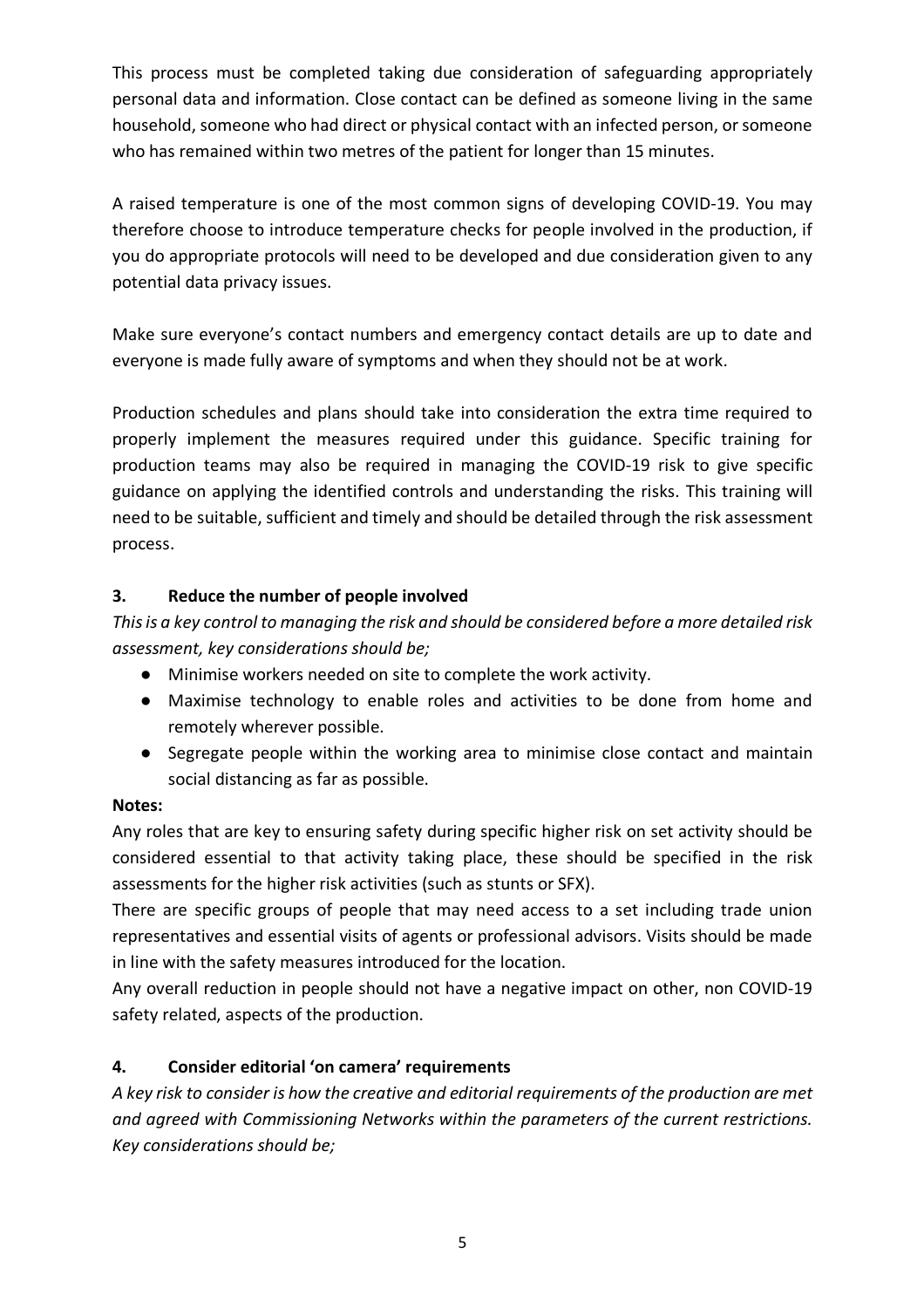- Changes to script and scenes to take into account social distancing.
- Changes to set to take into account social distancing.
- Use of 'green screens' to 'down the line' to support minimising numbers on production.
- Scripts should be provided as early as possible to support with planning.
- Directors and other relevant roles may need to be brought on earlier in the planning and prep for production to establish what is required to deliver the production within the restrictions of managing the COVID-19 risk.

Where provisions introduced to manage the risks of COVID-19 result in additional requirements being placed on cast outside of their engagement period, these should be discussed fully beforehand.

## **5. Mental health and wellbeing**

It is important to remember that the COVID-19 pandemic poses significant challenges to people's mental health and wellbeing. Those having to work from home may experience social isolation while those having to come to a studio or location may be fearful of the risk of becoming infected. It is therefore essential that overall wellbeing and mental health are considered within the risk assessment for production and that those responsible understand the wellbeing needs and requirements of their teams.

The support offered across productions should be identified and communicated clearly and regularly throughout the production. This may range from a peer to peer model through to appropriate helplines and/or online platforms.

Within the UK the Film and TV Charity is committed to supporting the film and TV workforce in returning to production after COVID-19 and provides many useful resources for production along with support routes for the workforce.

### **6. Feedback loop**

It is important to ensure there that production teams are reporting any shortfalls (and successes/learnings) to ensure the risk assessment process is effective and actively reviewed.

On a production basis it is important to have a clear procedure for raising concerns, you should also consider if an explicit commitment that no one will be sanctioned for refusing to work in an unsafe environment would support people in raising concerns.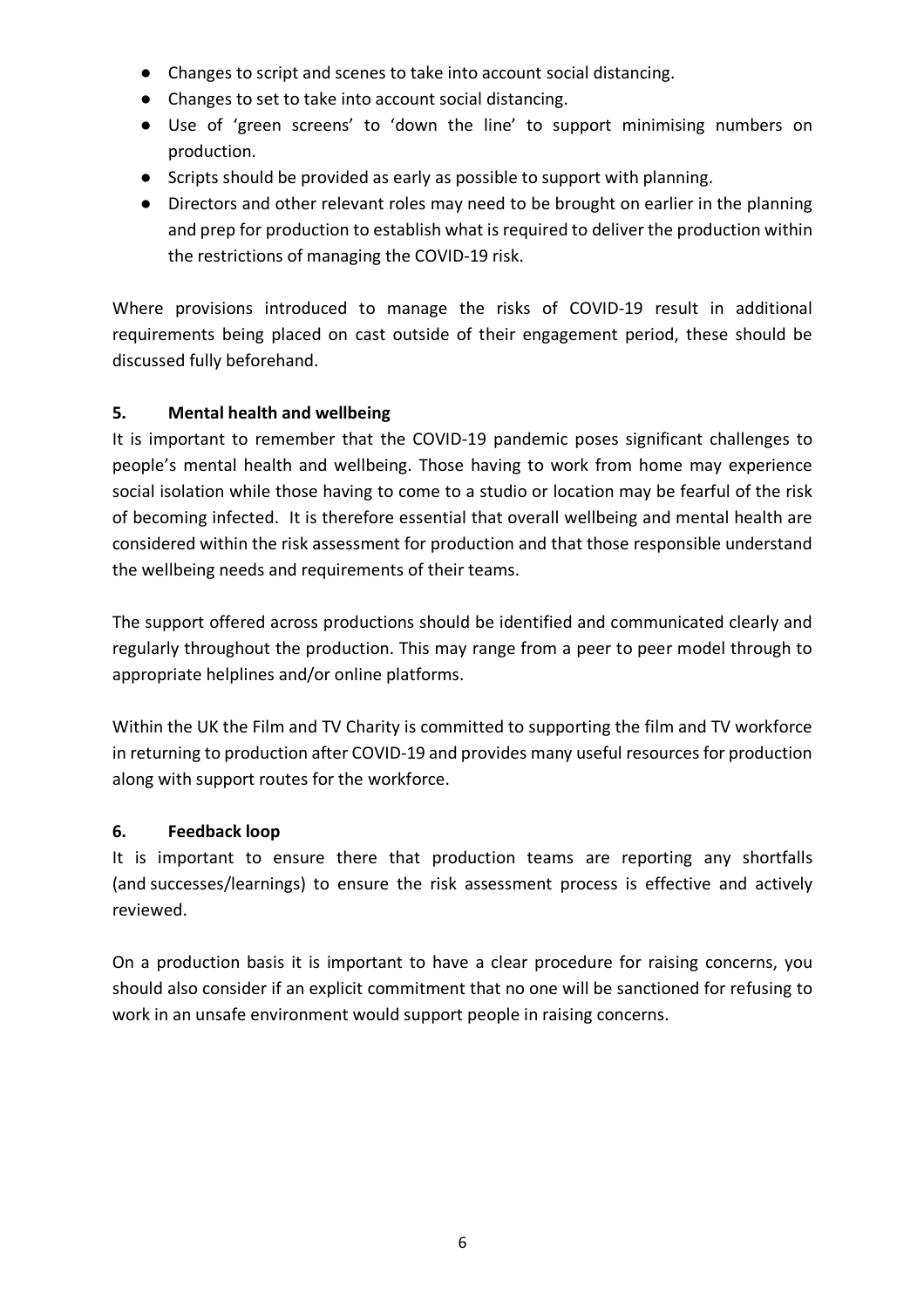## **Coronavirus (COVID-19) - Risk Assessment Guidance**

### **Areas to consider and controls**

Key areas to consider within the Coronavirus (COVID-19) risk assessments for production are detailed below, controls outlined are identified in line with a controls hierarchy (with the most effective being physical controls and the least those that rely on people's behaviour).

- **1. Travel** page 7
- 2. **Location** page 7
- **3. Work Activities** page 9
- **4. Work Equipment** page 10
- **5. Work Patterns** page 11
- **6. Rest Areas** page 11
- **7. First Aid and Emergency Services** page 12
- **8. Masks, Gloves and Other Personal Protective Equipment (PPE)** page 12
- **9. Mental Health** page 14

## **1. Travel**

*Try to minimise travel and follow social distancing principles within travel arrangements wherever possible, controls to consider are;*

**Physical**

- Try to use local crew and contributors to help minimise the need for travel.
- Avoid using public transport where possible.
- Use single occupancy vehicles where possible but don't forget to assess risk from tiredness/fatigue of those driving home.

### **Planning**

- If public transport has to be used try to schedule people so they are travelling at quieter times of day but don't forget the personal safety risks.
- If more people will be driving to the workplace than normal consider if you have appropriate parking facilities available.
- For any international travel you should ensure that you plan for adherence to local requirements and quarantine restrictions, both out and inbound.

### **People**

- Wash hands before and after using any public transport, including taxi or shared vehicle.
- Wipe down vehicle touchpoints.

### **2. Location**

*Consider the physical capacity of the space given the requirements of social distancing along with the provision of key hygiene facilities, risks you may be introducing to others who already occupy the space and cleaning of the premises prior to and during occupation controls to consider are;*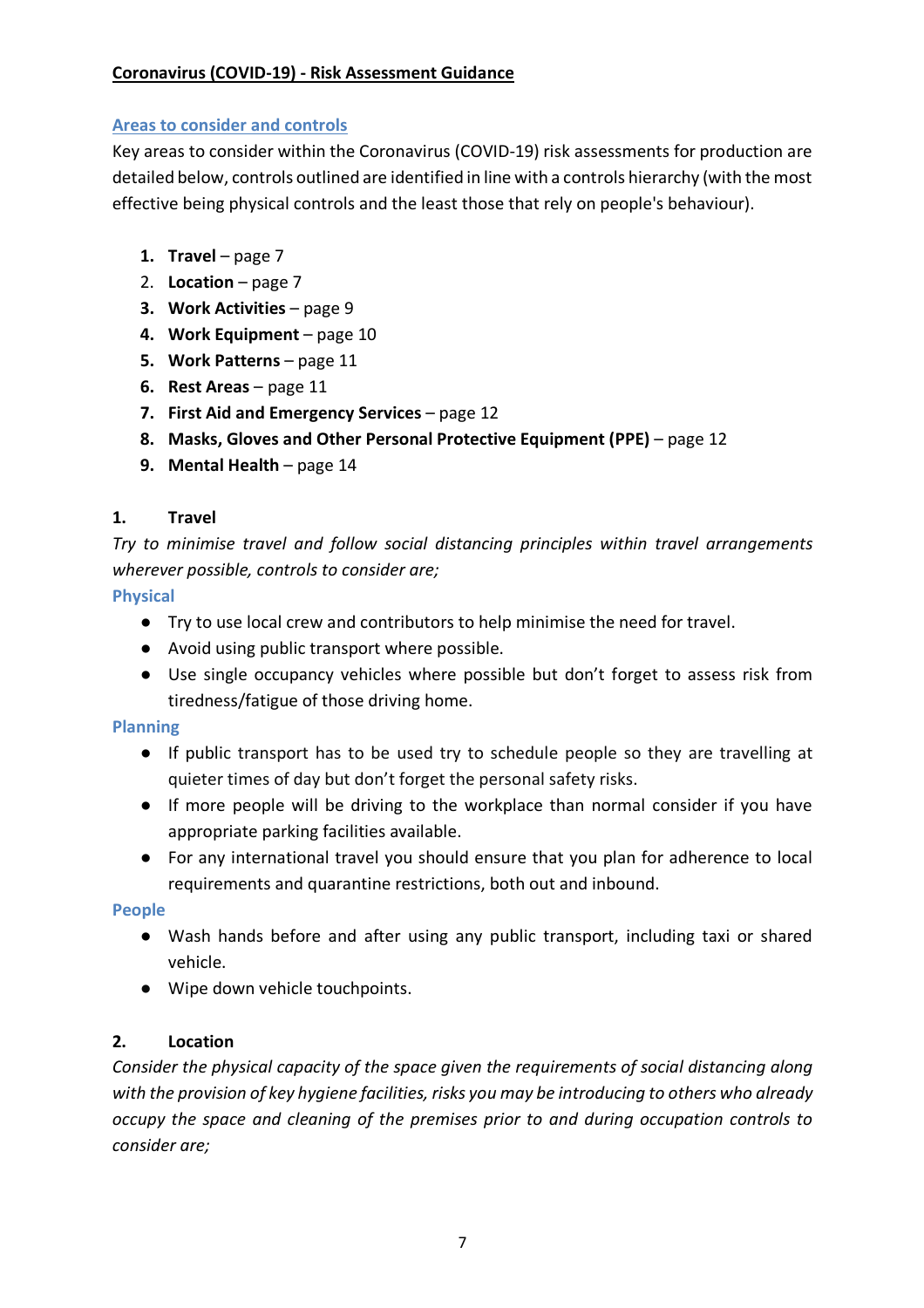## **Physical**

- Outdoor filming is preferable (although ideally not in a public space), however if indoors aim for a large open space with good ventilation. Avoid small rooms where possible.
- Physically maintaining 2m separation between individuals implies 4m<sup>2</sup> per person in a clear space or 6m² in a space with furniture or equipment. Taking these figures, a large 15,000 sq ft (1380m²) stage with could accommodate c230 people while a smaller set of 4,500 sq ft (400m²) could hold c60.
- Have large enough areas for crew 'holding' to enable alternating teams in the working area.
- If you are using location vehicles where the physical footprint of the vehicle doesn't allow for social distancing you should ensure you are minimising people and introducing other appropriate measures such as those detailed in the work activity section.
- If households are being used as filming locations (presenters' homes for example) consideration must be given to the risks being introduced to these environments, through the introduction of any equipment or additional people for example.
- Frequently clean and disinfect objects and surfaces that are touched regularly, using your standard cleaning products.
- Make sure there are places to wash hands for 20 seconds with soap and warm water and/or sanitiser stations as appropriate.
- Ensure that any sanitiser gel is effective (60% alcohol gel).
- In some jurisdictions non-surgical face masks/coverings are required to manage the community spread of the virus. (Jersey for example).
- If you are filming at a location/facility you should confirm appropriate cleaning arrangements prior to gaining access and regular cleaning provision whilst you are on site, cleaning guidance can be found here

(https://www.gov.uk/government/publications/covid-19-decontamination-in-nonhealthcare-settings/covid-19-decontamination-in-non-healthcare-settings ).

● If you are planning on filming overseas you will need to consider travel, accommodation and healthcare availability and will need to seek support from your health and safety advisor.

## **Planning**

- Use floor markings to mark the 2m distance, particularly in the most crowded areas.
- One-way routes to minimise numbers e.g. staircases will be designated as only up or down and marked as such.
- When planning entry/exit routes ensure you also consider emergency access/exits and if one-way routes would apply in these circumstances.
- Specific roles/responsibilities to support in reinforcing key messages around hygiene and social distancing. Such as individuals nominated on the crew to regularly remind and reinforce key messages on the requirement to remain 2m apart and measures that have to be followed on set to achieve this (one-way routes, where to occupy at rest times etc).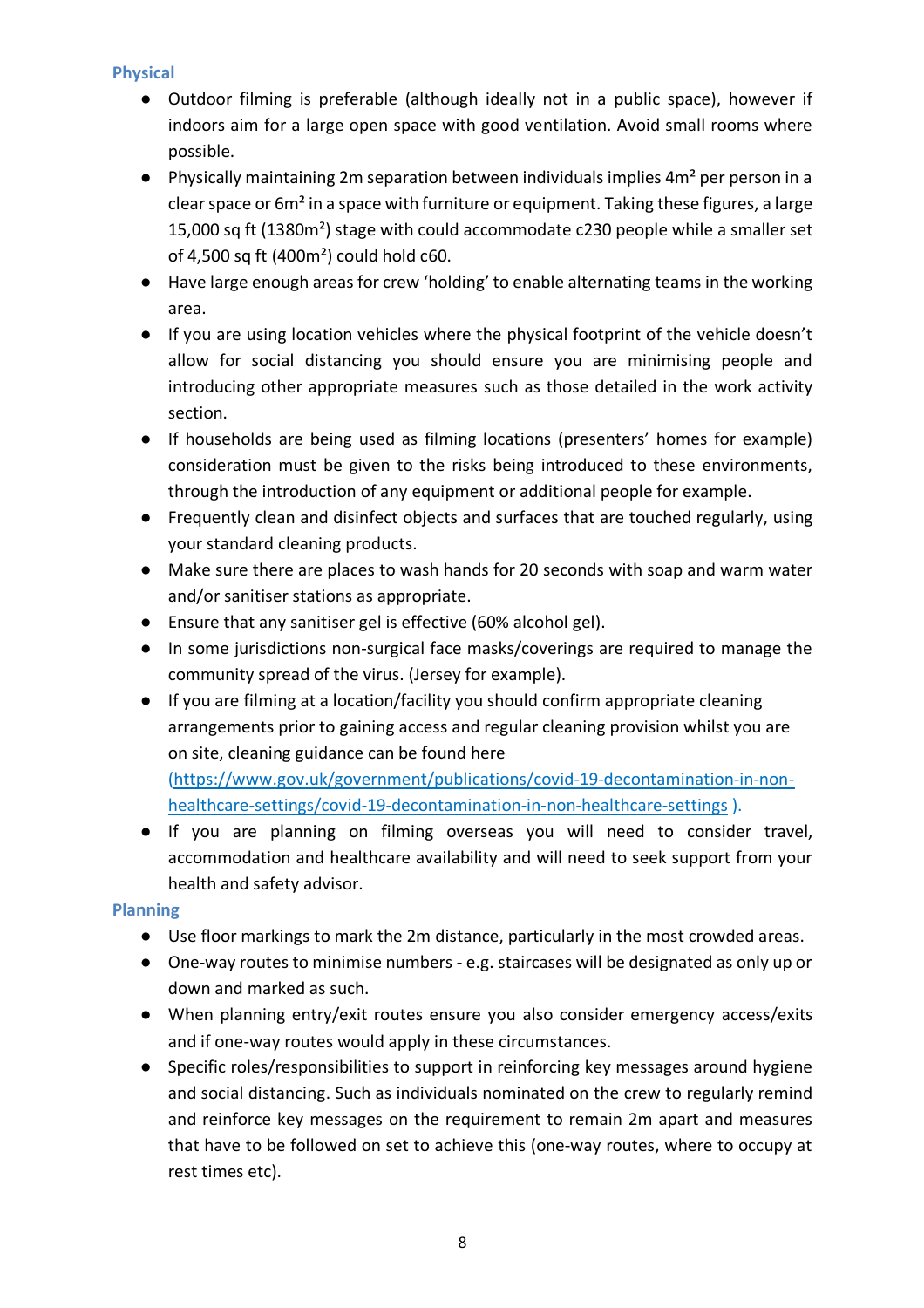- Appropriate signs and messaging for key hygiene and distancing messages; this may include daily crew briefings for example.
- Appropriate signs and messaging on symptoms of Coronavirus (COVID-19) and when not to come into work, these should be reinforced in appropriate locations.
- If you are filming in spaces the public can access clearly mark filming area and provide information on any restrictions in place, such as numbers of people in the area, at entrance/exit points.
- For small crews filming on location in public spaces consider the need to discourage members of the public from gathering to watch and an appropriate way of achieving this.

## **People**

- Make sure people are instructed and monitored in adhering to good practice for infection control:
	- Social distancing.
	- Hand hygiene.
	- Not touching the face as much as possible and wash/sanitise hands if face is touched.
	- Minimising the passing around of objects or documents by placing them down so they can be cleaned and picked up by the person they are being passed to.
	- Minimising the touching of shared surfaces (e.g. door-handles, keyboards, table-tops, etc.) and wiping them down regularly.
	- Forms can be placed in a cleanable plastic wallet.
- Encourage people to move to other holding areas rather than occupying areas that are directly adjacent to filming activity where they would traditionally be on 'standby'.
- If members of the public do gather to watch, if necessary stop filming and wait for the public to disperse.

## **3. Work Activities**

*Consider the activities that people are going to need to undertake across roles on production, and if these can be adapted or changed to reduce risk, controls to consider are;* **Physical**

- Plan the production maintaining a 2m separation rule between all individuals e.g. separating presenters/ contributors on set.
- Use boom or fixed microphones to avoid contact and maintain 2m distance.
- Where radio mics are required establish a protocol for cleaning prior to issue and on return along with instructions on how the presenter/contributor can fit the mic themselves.
- Consider use of a natural barrier within the set or location (e.g. windows, glass door), between people.
- Consider introducing barriers such as plexiglass to separate people close to each other for longer periods of time, these may be most suitable in a location vehicle or edit suite but consideration should be given to their effectiveness and expert advice may need to be sought.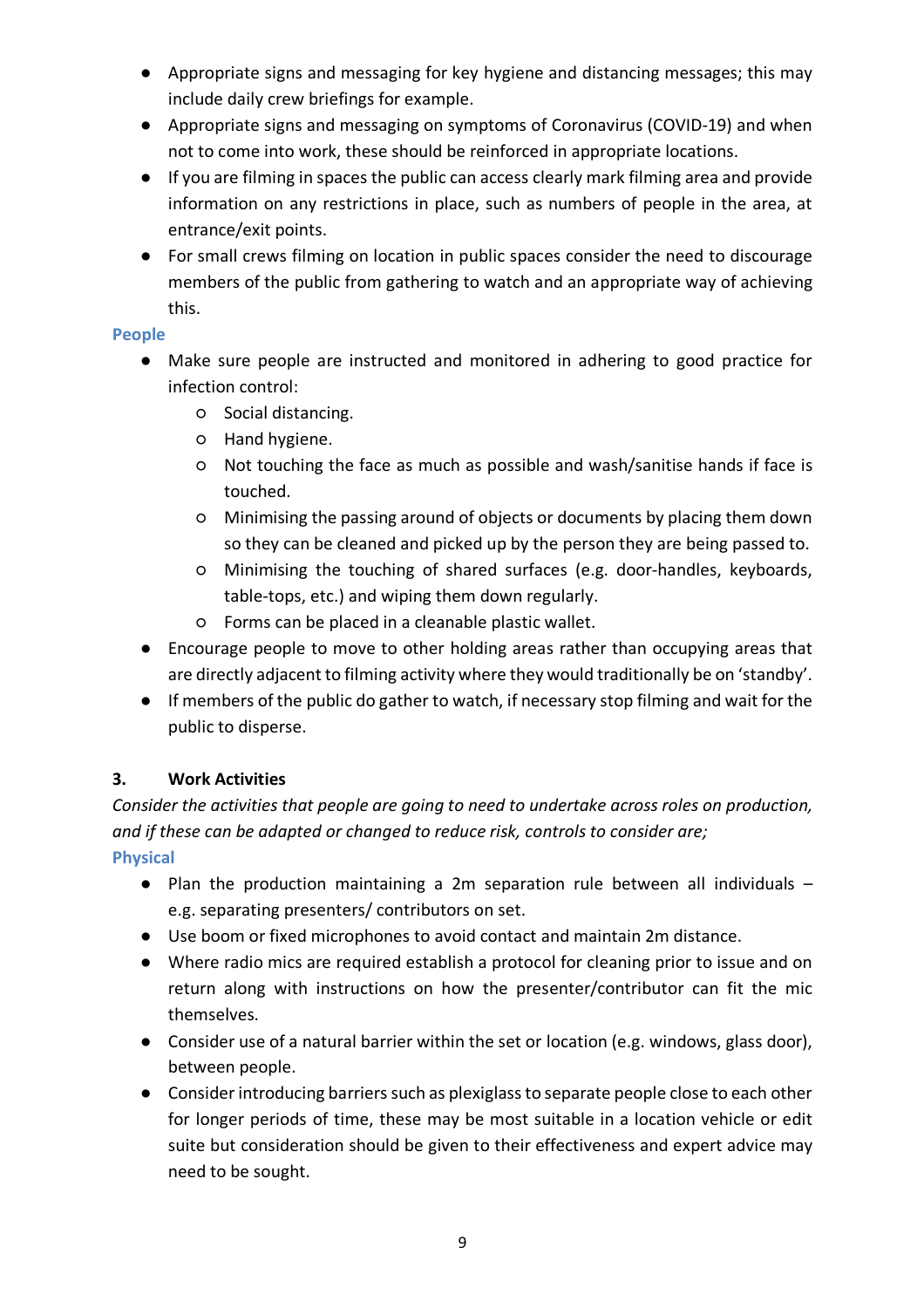- Review and modify set design to reduce the requirement for close working and time to rig.
- Utilise all available studio space to reduce turn around and use another studio (if available) to avoid moving kit/ scenery etc unnecessarily.
- Script action wherever possible to enable the 2m separation rule to be applied.
- Enable people to do their own makeup or by remote instruction.
- Limit or curtail any on set touch-ups of makeup.
- Aim to self mic as much as possible.
- Don't directly handover outfits from wardrobe to actors/presenters.
- Consider individual storage for props and storage where they are limited to the individual using them.
- Consider the digital provision of scripts and any associated training needs.

## **Planning**

- Staggered start times particularly on prep/rigging days.
- Consider purchasing make up and sending directly to an individual and it remains with the individual – instruction on application online prior to arrival on set / location or utilising social distancing if on set.
- Consider separate monitors for those that need them or if limited  $-$  a system of rotation to maintain social distancing.
- Where it is not possible to remain 2 metres apart and the activity needs to continue for the production to operate it should to be done side by side, or facing away from each other, rather than face to face if possible.
- Where face-to-face contact is essential expert advice may need to be sought about how to manage the risk.

### **People**

● Follow good hygiene practices within all work activities and at all times.

## **4. Work Equipment**

*Work equipment is key to TV production from cameras and headsets to edit suites. Good hygiene and managing potential issue with touchpoints should be addressed, controls to consider are;*

### **Physical**

- Where possible people should have dedicated work equipment.
- Personal equipment (headsets, mics, radios etc.) should be cleaned and disinfected before issue and then each day.
- Where radio mics are required establish a protocol for cleaning prior to issue and on return along with instructions on how the presenter/contributor can fit the mic themselves.

### **Planning**

● Put in place enough easily accessible appropriate cleaning equipment for use throughout the day, particularly in shared areas such as welfare facilities and at the entrance and exit of any set/ location area.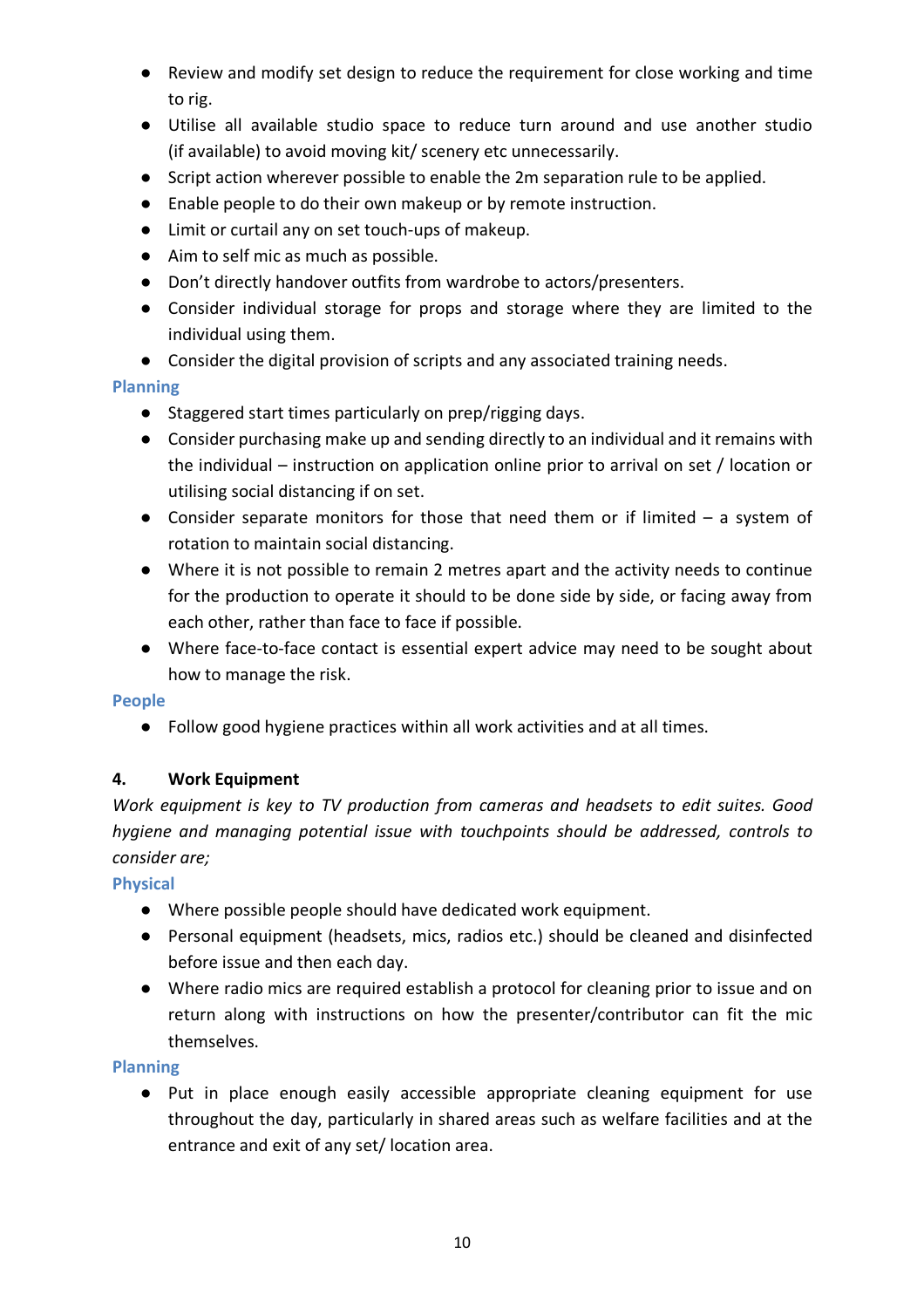## **People**

- Wipe down equipment within workspaces, at the beginning and end of a shift/work session, or if space/equipment is passed between users.
- Keep non-work critical items in the workspace to a minimum.

## **5. Work Patterns**

*Additional precautions to manage the COVID-19 risk could inevitably lead to increased prep and overall production time. There will be deadline pressures and a foreseeable temptation to stretch the 'camera hours' and the working day to deliver, this must be considered and addressed within the production culture from initial briefings to day to day reinforcement of key messages. Whilst many will be keen to return to work, many others will be anxious and concerned about health risks from COVID-19. Consideration of the impact of this on production teams should be factored into the working schedules which may impact the length of working day deemed appropriate at this time. Work patterns may also enable you to have small groups (cohorts) of people who don't come into contact with other groups this is a planning consideration*

### **Planning**

- as much as possible, keep teams of workers together (cohorting), and keep teams as small as possible.
- Staggering lunch breaks etc. to reduce numbers (see section on rest areas).
- Where groups of cohorts meet social distancing must be maintained in line with the guidance set out in the preceding sections.
- Staggering arrivals and departures to locations via departments or individuals should be considered to help manage social distancing.

## **6. Rest Areas**

*Rest areas are very important but may need some reconfiguration and planning around breaks to ensure rest areas are as safe as possible, controls to consider are;*

## **Physical**

- Consider adapting layout to encourage people to sit apart.
- Water/coffee dispensing increased cleaning.
- Crockery, eating utensils, cups, etc. should not be required to be cleared/cleaned by others, this can be achieved by bringing them from home, the owner would be responsible for cleaning and ensuring they were identifiable. You can also provide disposable alternatives (disposal should be established). The environmental impact should also be considered within the decision on how to approach this. If neither of these is achievable a protocol and cleaning regime would need to consider the risks to those providing these services.
- Provision of handwashing/sanitiser facilities within rest areas to encourage regular use especially where people are eating.
- Consider provisioning sanitising wipes outside restrooms so individuals can wipe on the way in to support regular cleaning.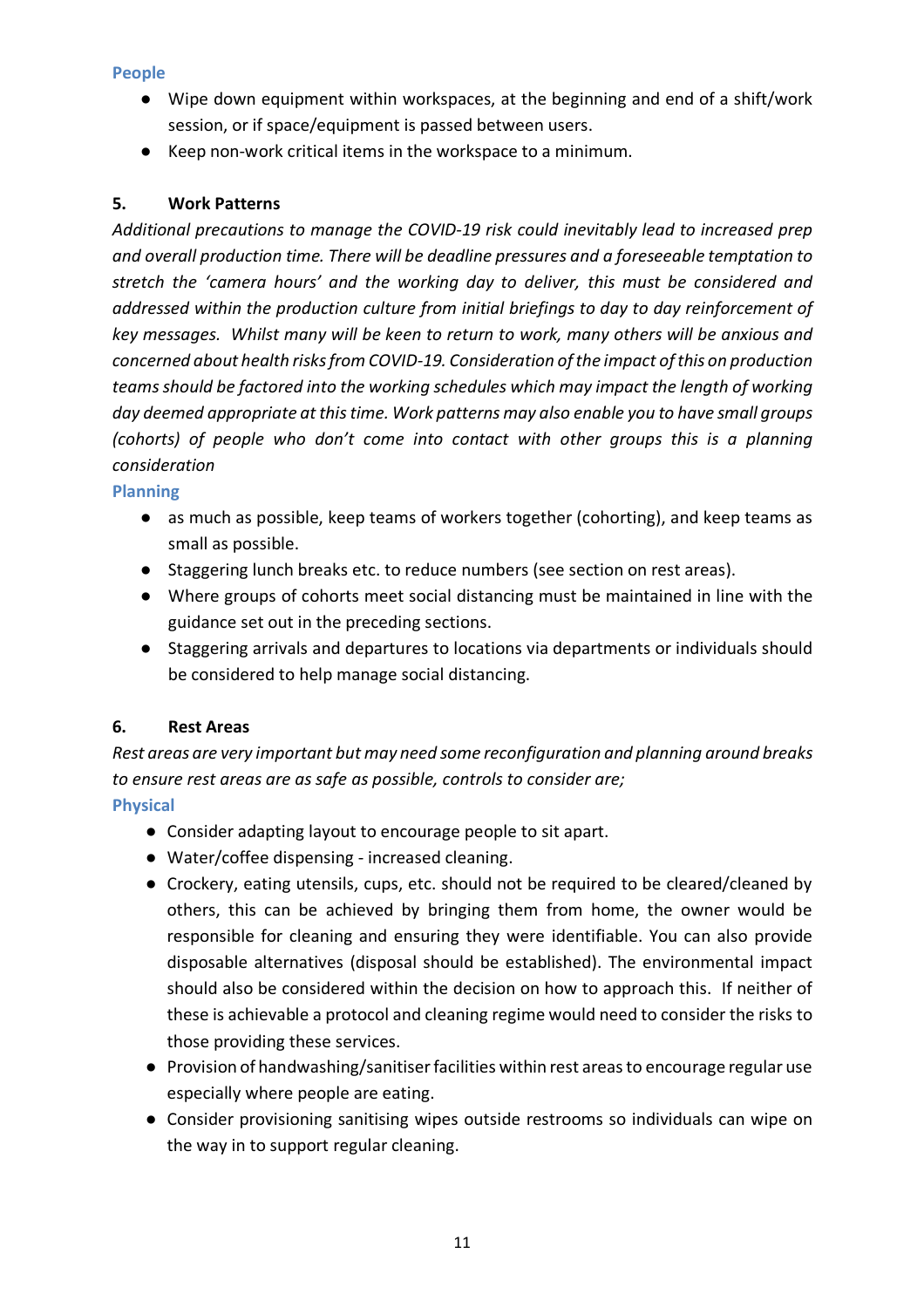● Consider appropriate provision and supply of food/beverages to adhere to social distancing requirements within both preparation and serving and minimising the need to pass directly from person to person.

## **Planning**

- Schedule breaks to keep occupation levels as low as possible.
- Clear signage and advice on maintaining good hygiene and other precautions.
- Restrict numbers of people in toilets at any point in time and arrange for regular cleaning of facilities.

## **People**

● People should put rubbish directly into the bin to reduce the need for cleaning up.

## **7. First Aid and Emergency Services**

*Consider that emergency services are under great pressure so may not be able to respond as quickly as possible alongside this Coronavirus (COIVD-19) poses a potential risk to first aiders, controls to consider are;*

**Physical**

- On set medical provision increased to deal, in the first instance, with an emergency. **Planning**
	- Consider if it is appropriate to increase medical provision on the Production whilst the Coronavirus (COVID-19) risk is present.
	- Consider the scheduling of higher risk scenes such as those with stunts and SFX and potentials demands on emergency services.
	- First aid boxes should be checked regularly to make sure that they are fully stocked and, where possible, they should include resuscitation face shields.
	- First aiders should all be briefed to check the latest Government guidance on cardiopulmonary resuscitation,

[https://www.gov.uk/government/publications/novel-coronavirus-2019-ncovinterim-guidance-for-first-responders/interim-guidance-for-first-responders-andothers-in-close-contact-with-symptomatic-people-with-potential-2019-ncov]

## **People**

● Consideration should be given as to whether first aiders are still comfortable with their role in an emergency and, if not, appropriate alternative provision should be made.

# **8. Masks, Gloves and Other Personal Protective Equipment (PPE)**

Use of PPE is very much a last resort and should only be considered when all other forms of control have been considered and/or implemented. It would not in general be appropriate to source medical grade PPE. The very limited exceptions to this might be when filming in higher COVID-19 risk settings such as hospitals which would only be at the invitation of the relevant hospital authorities. Determining what constitutes appropriate PPE in a given circumstance is complex and advice should always be sought from your health and safety advisor. All PPE needs to be put on, taken off and disposed of correctly.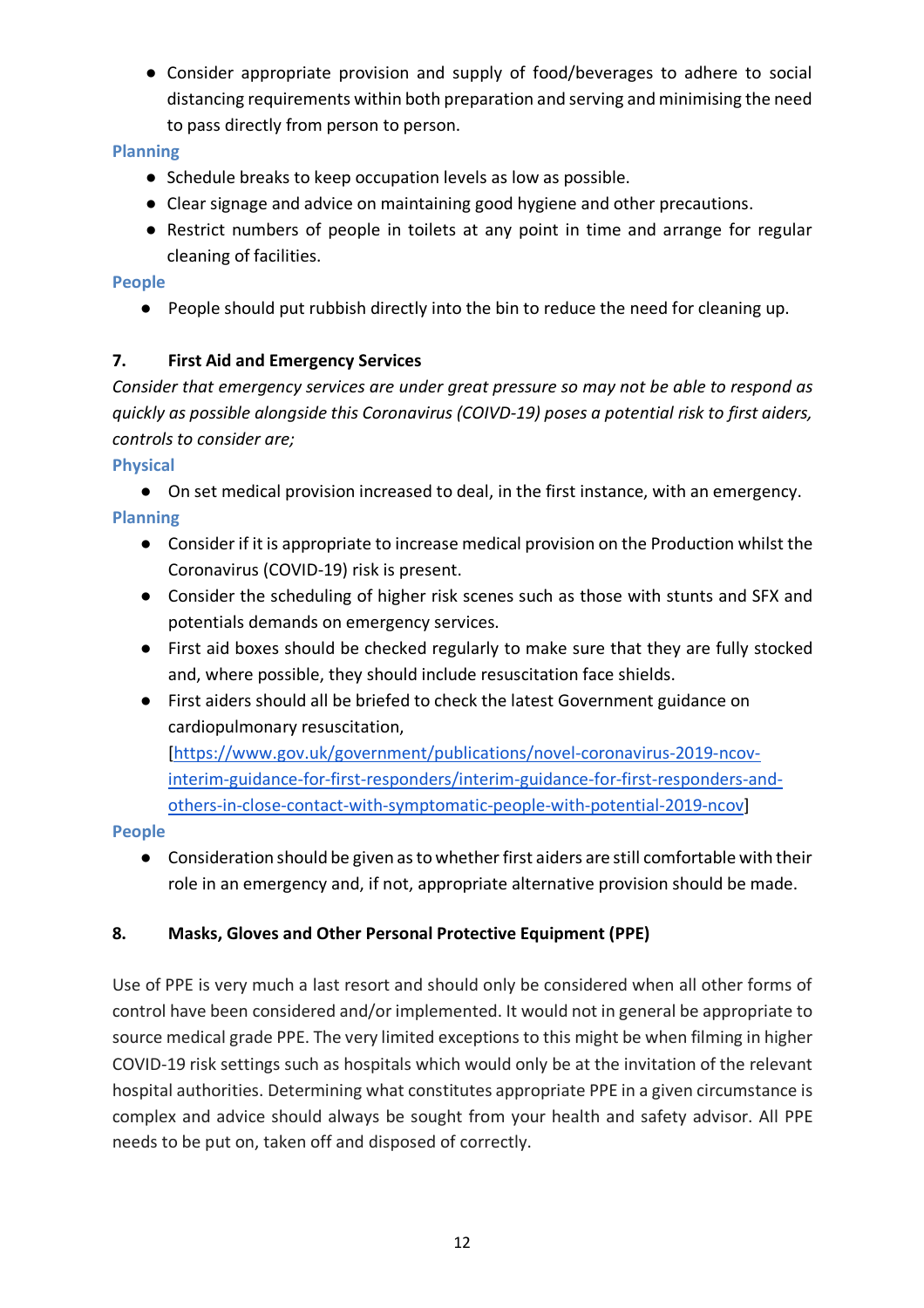**Face Masks (& Shields)**

### ● **Community Protection – Face Coverings** *(protecting others)*

For community protection the wearer is reducing the likelihood of passing on the virus to others - this is only effective if the majority of individuals within the 'community' are using masks.

Face coverings for community protection are one strategy that has been introduced in a number of territories, the specification for this purpose is different from those masks provided for personal protection, the latest advice will be available from your health and safety advisors.

#### In the UK current advice is;

*If you can, wear a face covering in an enclosed space where social distancing isn't possible and where you will come into contact with people you do not normally meet. This is most relevant for short periods indoors in crowded areas, for example, on public transport or in some shops.*

## ● **Personal Protection** *(protecting yourself)*

Face masks for personal protective equipment (PPE) should be specifically considered within an overall PPE plan, these should only be required when filming in higher risk settings such as hospitals, in such situations guidance should be sought from the host institution on appropriate provision, protocols and training

For personal protection the mask is there to protect the wearer from contracting the virus in higher risk settings and may need to be worn with a face shield and other PPE. It should be noted that the current PHE guidance is that the UK does not currently advise use of face masks outside of care settings.

To provide appropriate personal protection face masks, and all PPE, must be of the correct specification, FFP2 or above, fitted and worn correctly, changed frequently, removed properly and disposed of safely.

#### **Gloves**

On average you touch your face about 20 times an hour. If you touch your face with a gloved hand you could still transmit the virus. If wearing gloves, these should be washed, or removed and replaced, as frequently as you would wash your hands and should not be used in lieu of good hygiene practices and provision.

### **Other PPE**

Other types of personal equipment may be required for protection against COVID-19. The virus can enter the body through the eyes as well as the nose and mouth so face shields may be appropriate. Aprons or gowns may be considered where there is felt to be a risk of clothing becoming contaminated.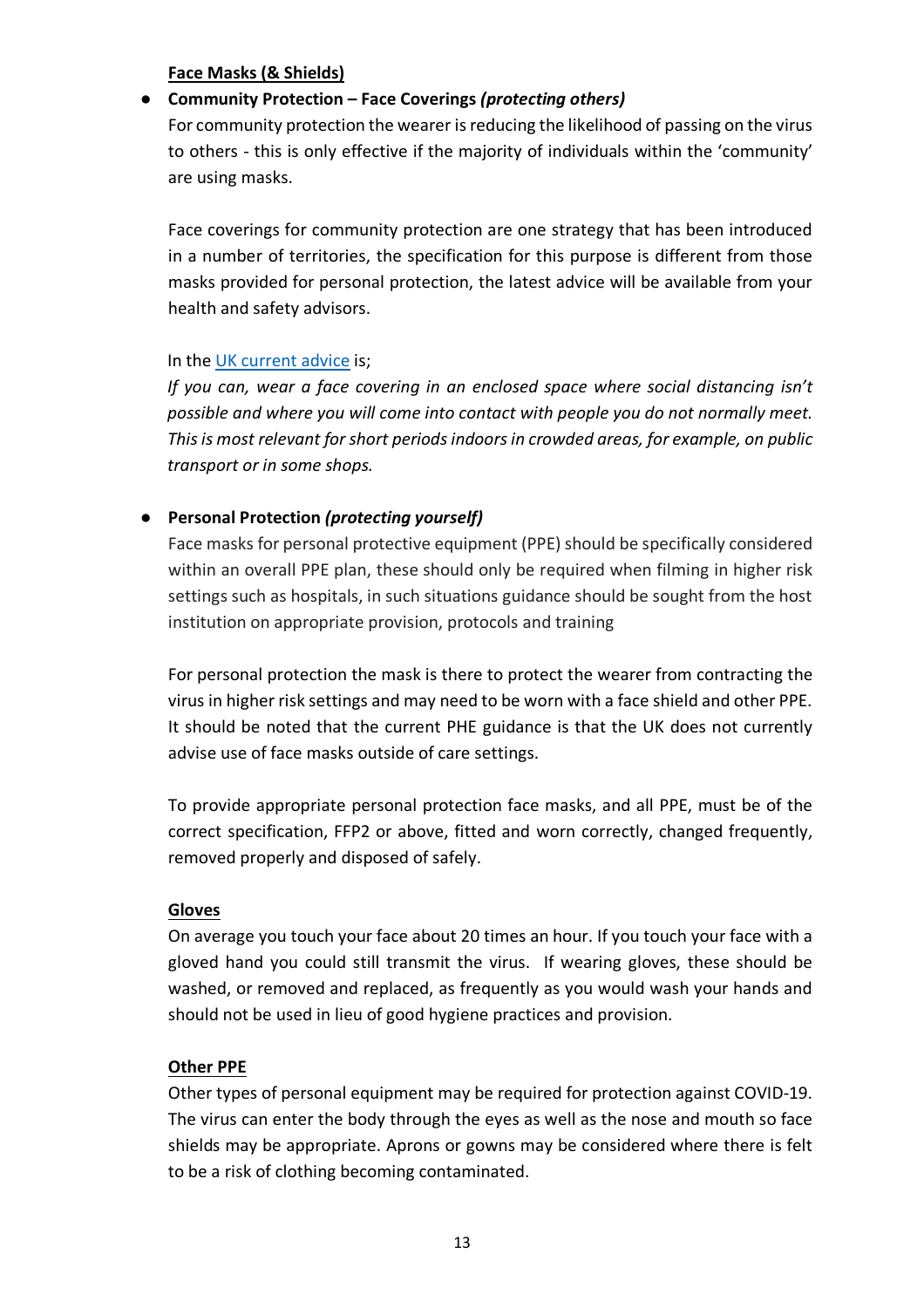## **9. Mental Health**

*The COVID-19 risk and the response has had a potential Mental Health impact for those working on your productions, key things to consider in managing this are;*

**Physical**

● Provide spaces for people to 'rest' and have down time during the working day as much as possible.

**Planning**

● Consider what access production teams have to mental health support.

**People**

- Ensuring people are aware of routes to support (such as an Employee Assistance Programme).
- Increase overall awareness of personal challenges at home and work at this time.
- Consideration should be given to managing the overall level of fatigue in cast/crew through adapting scheduling patterns.
- Be transparent with plans to manage the COVID-19 risks on production.
- **Note:** One route to support for the UK Film and TV industry is the https://filmtvcharity.org.uk/